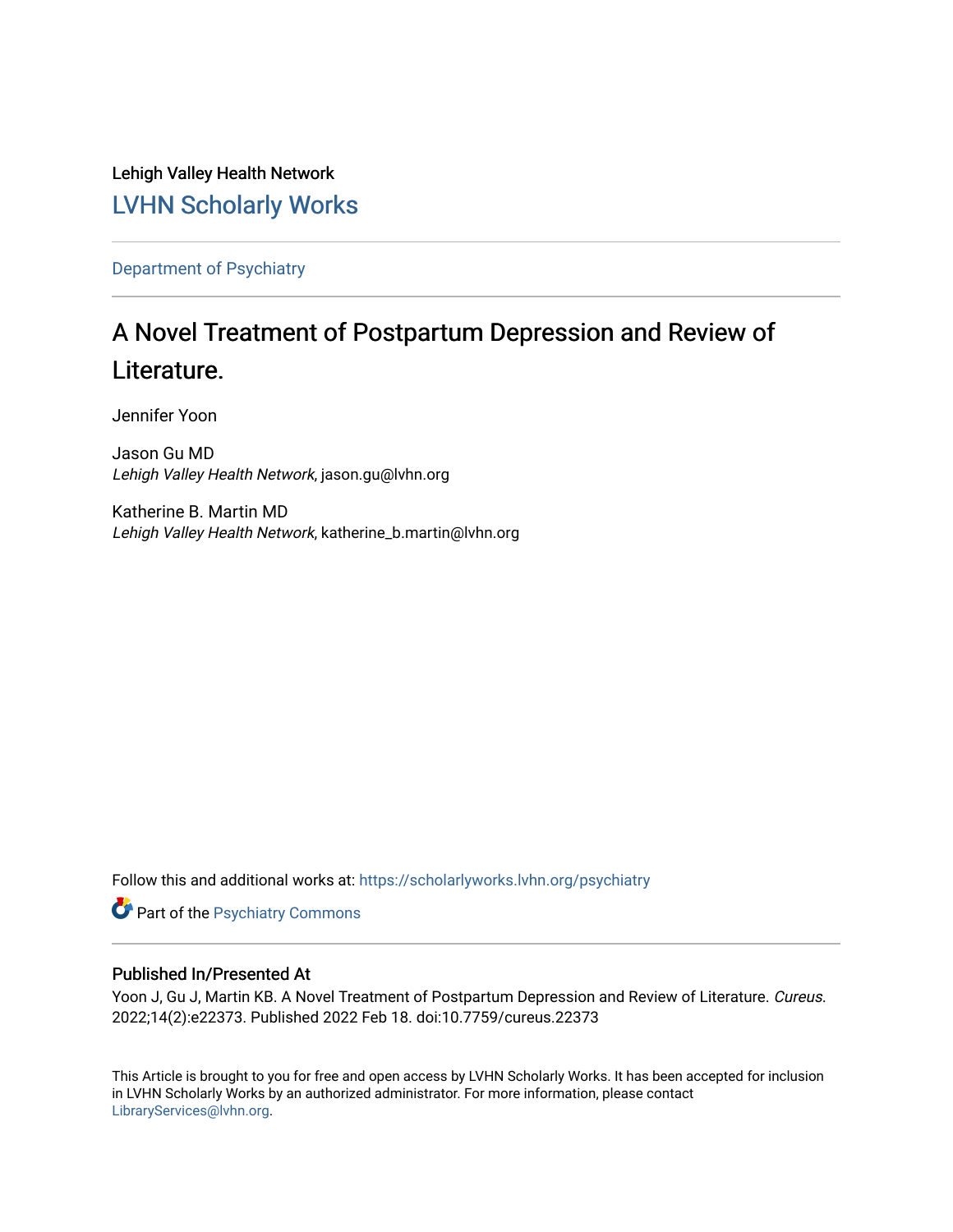Cureus

**Review began** 01/17/2022 **Review ended** 02/17/2022 **Published** 02/18/2022

#### **© Copyright** 2022

Yoon et al. This is an open access article distributed under the terms of the Creative Commons Attribution License CC-BY 4.0., which permits unrestricted use, distribution, and reproduction in any medium, provided the original author and source are credited.

## **A Novel Treatment of Postpartum Depression and Review of Literature**

Jennifer Yoon  $^1$  , Jason Gu  $^2$  , Katherine B. Martin  $^2$ 

1. Psychiatry, University of South Florida Morsani College of Medicine, Tampa, USA 2. Psychiatry, Lehigh Valley Health Network, Allentown, USA

**Corresponding author:** Jennifer Yoon, jennifer.yoon@lvhn.org

## **Abstract**

Early-onset postpartum depression has been shown to have a unique neurobiological basis compared to major depressive disorder, implying a need for targeted treatments such as the recent Food and Drug Administration (FDA)-approved brexanolone. In this case report, a woman with a past medical history of major depressive disorder was diagnosed with postpartum depression due to worsening mood with suicidal and homicidal ideations. She was treated with vilazodone and aripiprazole with good effect after consideration of her past medication trials. Her regimen is unique in clinical practice and not reported in current literature for the treatment of postpartum depression. It may represent a safe and effective medication choice, especially in the context of current first-line treatments that have a high treatment failure rate. More research is needed to find treatments that address the unique challenges of postpartum women.

**Categories:** Obstetrics/Gynecology, Psychiatry

**Keywords:** post partum depression, post-partum mood disorder, perinatal psychiatry, peripartum depression, perinatal mental health

## **Introduction**

Postpartum depression (PPD) is the most common complication of pregnancy [1]. Studies have shown that it can have significant long-term effects on both the mother and her newborn  $[2]$ . It is associated with negative maternal caretaking behaviors as well as inferior language skills and IQ development in the child [2]. While early treatment of PPD is key for reducing these outcomes, there are unique challenges in treating this population. This report will review a recent case of PPD in which a woman presented with suicidal and homicidal ideation one month after delivery. Using the case as a catalyst, this paper will review updated pharmacotherapy treatment options for PPD.

## **Case Presentation**

The patient was a 30-year-old female with a history of major depressive disorder (MDD), self-injurious behaviors (cutting as recently as seven years ago), and attention deficit hyperactivity disorder (ADHD). More recently she had been suffering from PPD after the birth of her child one month earlier. She presented to the emergency department with two days of worsening depression along with suicidal and homicidal ideation. Her plan for suicide was to overdose on medications or stab herself with a knife. Her homicidal thoughts were less specific but were directed toward her husband and child. She also endorsed poor sleep, energy, and concentration. She denied any recent substance use and was not breastfeeding. She was overwhelmed by having to care for her newborn, perform household chores, and take care of her twenty pets. Prior to her most recent pregnancy, she was treated with vilazodone 40mg daily and aripiprazole 5mg daily with a good effect on her mood. She had stopped these medications during her pregnancy, but her mood had managed to remain stable until after her delivery.

On account of her symptomatology, she was admitted voluntarily to the inpatient psychiatric unit. She was diagnosed with MDD, recurrent, severe, without psychotic features. She was restarted back on vilazodone 40mg daily and aripiprazole 5mg daily. A family meeting was held to bolster her social support at home. After her third day of admission, her suicidal and homicidal ideation had resolved, and she was able to be discharged home with continued medication management as well as a referral for outpatient therapy.

## **Discussion**

The postpartum period is a unique time as there are significant fluctuations in a woman's hormone levels that are associated with the pathophysiology of PPD [3]. Furthermore, there are critical psychosocial stressors that a new mother faces in adjusting to her new role. For many women, there is a stigma in seeking pharmacological treatment of PPD [4]. As in this case, the decision of whether to continue psychiatric medication during the pregnancy and postpartum periods can also be a stressor. Furthermore, as also was seen in this case, PPD can present as a clinical emergency as it can lead to suicidal ideation, a suicide attempt, or more rarely, infanticide [5,6]. Therefore, all mental health professionals must be familiar and

#### **How to cite this article** Yoon J, Gu J, Martin K B (February 18, 2022) A Novel Treatment of Postpartum Depression and Review of Literature. Cureus 14(2): e22373. DOI 10.7759/cureus.22373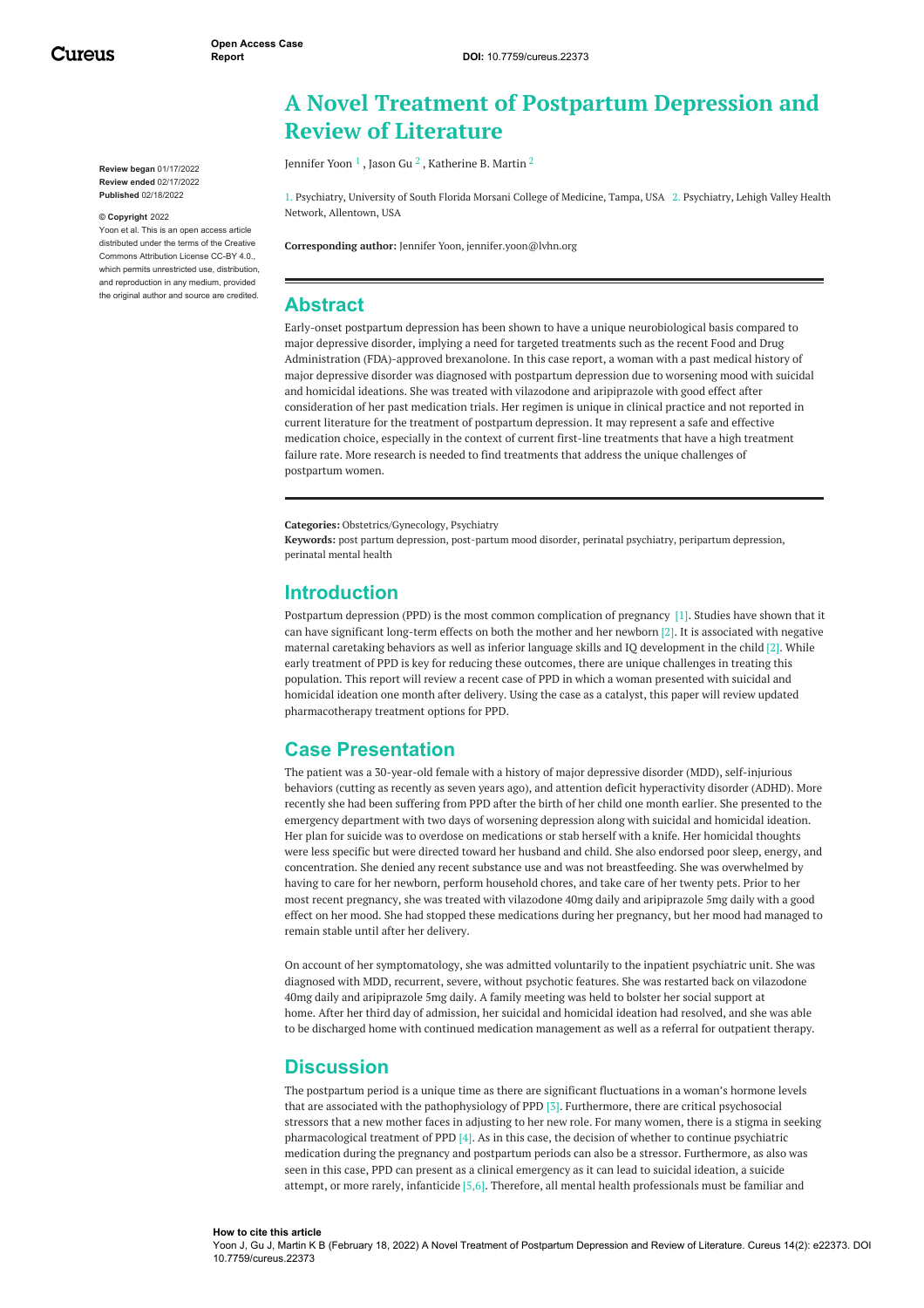comfortable with diagnosing and treating PPD.

#### **Current pharmacotherapy treatment options of PPD**

Postpartum depression is often clinically treated as a subtype of MDD. Consequently, selective serotonin reuptake inhibitors (SSRIs) are the most popular choice of pharmacotherapy [7]. Furthermore, SSRIs generally have a good safety profile for breastfeeding mothers. Paroxetine and sertraline are least likely to be detected in infant plasma [7]. Current evidence on the effectiveness of SSRIs for PPD shows that pharmacotherapy alone can be as effective as cognitive-behavioural therapy (CBT) with pharmacotherapy [7]. However, these studies have been criticized for lack of long-term follow-up and underpowered sample sizes. Additionally, the use of SSRIs is associated with a remission rate of only up to 60%, which demonstrates the need for more diverse and effective treatments for PPD [8].

The Diagnostic and Statistical Manual of Mental Disorders, Fifth Edition (DSM-5), labels PPD as "MDD with peripartum onset," which is defined as the onset of mood symptoms during pregnancy or within four weeks after delivery. However, PPD has also been variably defined as depression that occurs at three months, six months, or 12 months after delivery [9]. Recent studies have found that the onset of PPD within the first eight weeks of childbirth is distinct from MDD whereas late-onset PPD is more like MDD outside of the postpartum period [8,10]. This finding is due to fluctuating levels of reproductive hormones that occur soon after birth. Therefore, there is likely a unique etiology for PPD as compared to MDD [10].

Drawing on this unique etiology of PPD, brexanolone, an allopregnanolone analog, became the first drug to be approved by the Food and Drug Administration (FDA) specifically for PPD in 2019 [11]. Its use is based on research that found allopregnanolone to be a neuroactive hormone that sharply decreases after birth. This decrease leads to overactivity of gamma-aminobutyric acid (GABA) receptor activation and triggers PPD [12]. Clinical trials of brexanolone have shown a significant reduction in symptoms of moderate to severe PPD. These results are promising as this group of patients had often been resistant to SSRIs. While it is detected in breastmilk, infant exposure is very low. However, its use is currently restricted to certified healthcare facilities and must be infused over 60 hours. These factors, along with its cost of approximately \$39,000 for the drug and its administration, have significantly limited its access [13].

There are other emerging treatments for PPD that show promise. Transcranial magnetic stimulation has been studied in patients that have PPD with significant effects in both open and double-blinded studies [14]. Omega-3 fatty acid supplements have been studied for both prevention and treatment of PPD, due to evidence that links PPD with reduced fatty acids [8].

#### **Use of vilazodone and aripiprazole in PPD**

In our case, the patient was treated with a combination of vilazodone and aripiprazole because these are the medications she did well on before pregnancy. This strategy is often employed when choosing a medication for any patient with depression [15]. With specific regard to PPD, the decision is also based on the balance of the risks and benefits of the proposed treatment [16]. The patient in this case was not breastfeeding. Therefore, the risks of restarting her medications were quite low and the benefits quite clear. However, it is more often the case that physicians are treating PPD in patients without a psychiatric history, leading to recommendations that may not have clear clinical significance.

Had our patient been pregnant or breastfeeding, it would have been more difficult to counsel her on the potential risks of vilazodone due to a lack of data. There are no human trials on vilazodone in this population, but animal trials have shown adverse effects in the fetus [17]. A case study of a woman who unexpectedly became pregnant while on vilazodone 40mg daily resulted in a normal birth without complication [18]. In our case presentation, the patient's extensive psychiatric history and the acuity of her presenting symptoms were factors in restarting her on vilazodone rather than choosing a "safer" choice such as an SSRI. Furthermore, there has been no research comparing the efficacy of vilazodone to SSRIs for PPD. Therefore, the question remains whether vilazodone could be a more effective treatment.

Like vilazodone, little data is also available on aripiprazole in pregnancy or breastfeeding. Until recently, human data for aripiprazole was limited to case reports. More recently, two larger prospective studies were relatively reassuring and did not indicate a higher risk from treatment with aripiprazole as compared to other second-generation antipsychotics during pregnancy, postpartum, and lactation periods [19]. In breastfeeding, insufficient milk from reduced prolactin release had been a concern, but no adverse reactions have been seen [19].

## **Conclusions**

Postpartum depression can have long-term negative effects on a mother and her child. Treatment regimens can be challenging due to the changes in mood and the physiology of a woman adjusting to her new role as a mother. There is a change in paradigm in considering PPD as a separate entity from MDD and this change may lead the way to novel pharmacotherapy strategies. Currently, decisions for treatment are made by weighing benefits and risks which can be challenging when there is a lack of reliable data. Continued